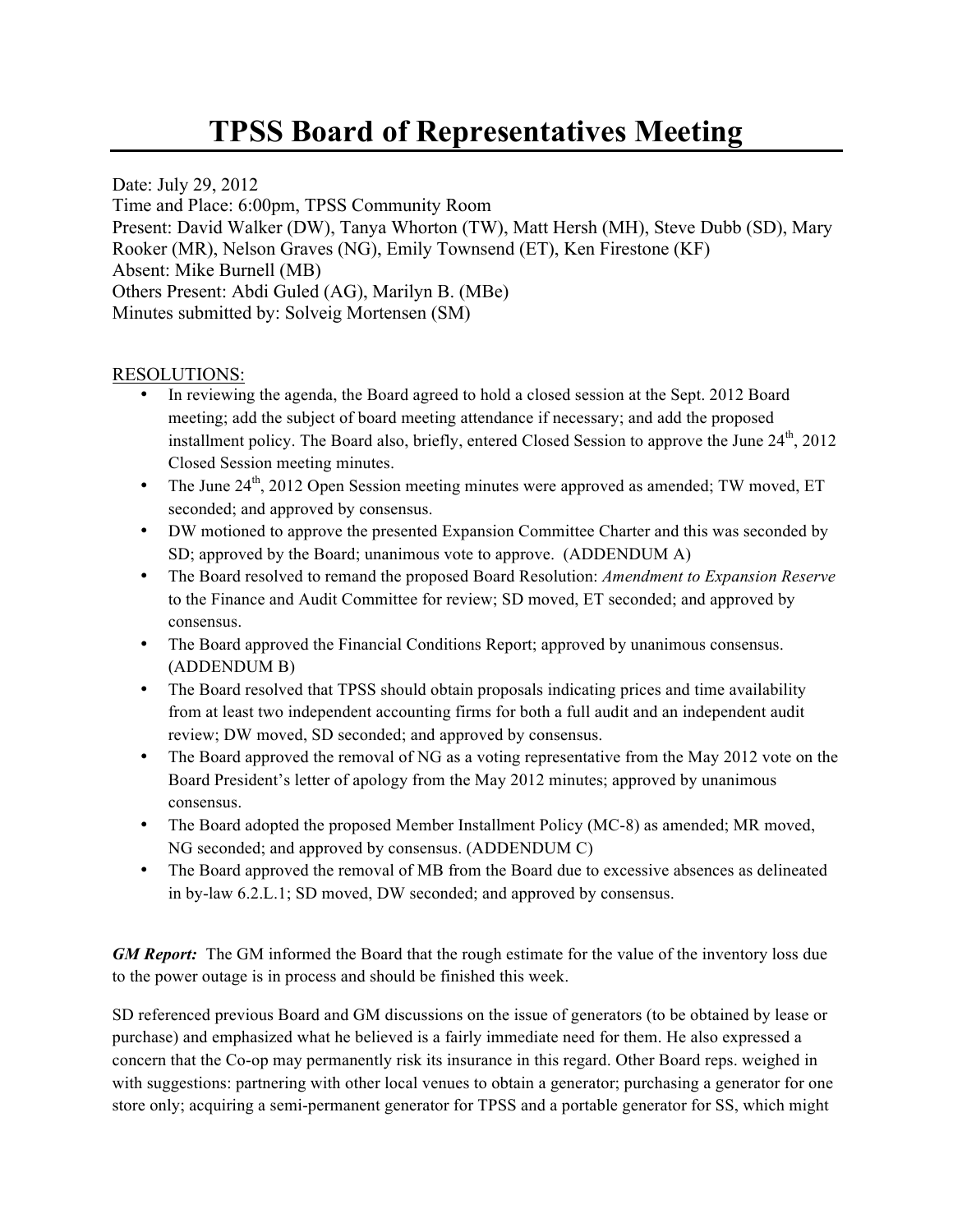simply run the cash register and the refrigerators; and/or purchasing portable-transferable equipment that can be resold later. The Board acknowledged that the lease on the TP and SS store are up for renewal in two and two and a half years respectively; and, the Board touched on the value of comparing a potential rise in insurance costs versus the cost of purchasing a fixed asset, which may or may not be of use after a move. The Board President also noted concerns with generators, such as noise and the need for environmental offsets. Another Board rep. pointed out that members have asked about solar panels and suggested that there might be member interest in donating towards a general emergency power fund. NG made the point that if the Co-op stores were able to run during a future power outage, the Co-op would have an advantage in sales over vendors who could not.

The GM reflected that the issue of a generator is a high priority; he stated that he is contemplating adding it to the budget and emphasized that he is most concerned with the effects a power outage has on the reputation of the business. Other Board reps. voiced that power loss does not support the aim of creating a store recovery at SS and, one shared that some SS customers have inquired about a generator at the store. The GM planned for management to do research on what the costs of leasing versus buying a generator (permanent or semi-portable, etc.) might be for both store locations.

AG reported that he had a meeting with both the Director of Public Works and OTBA re: the municipal parking lot and the OTBA's short term plan to hold events on it. He also discussed with them how every Friday there is either one or two trucks on the lot. He summarized that they are exploring how the Co-op and the OTBA can work together to utilize the service in the parking lot. He is working on determining where the trucks can be in a way that satisfies the Co-ops needs with respect to the rights of the OTBA. He shared that the OTBA is planning for a car show coming up that will occur on that lot.

The Board thanked the GM for the CoCoFiSt comparatives and for the notifications re: Whole Foods coming to Riverdale, etc. SD remarked that he liked being informed about industry trends and suggested that in terms of accessing information about six stores, he believed there were ways to label them generically, such as A-F, so that the Board would not know which co-ops they were. TW confirmed that this CoCoFiSt data were best presented to the Board rather than the Finance and Audit Committee.

*Expansion Committee Update:* TW reported that the Expansion Committee (EC) finalized its Charter and recounted that the Board had cast a preliminary vote on it in the previous Board meeting. The Board approved the presented Expansion Committee Charter. (ADDENDUM A)

TW pointed out that the Board President and the GM have been involved with quite a bit of the work of the Expansion Committee and reported that the Board President plans to give a presentation to the City Council the following day. DW relayed that he plans to share, specifically, a slide presentation, and an updated version of the TP Junction Proposal which serves as an executive summary and reflects the increase in sales and the Membership Committee Resolution. He relayed that the presentation gives an overview on cooperatives and will convey the mission, guiding principles, and end policies of TPSS Coop.

DW presented the Board with a resolution: Amendment to Expand the Reserve Fund. He explained that in June (2012) the SS store was able to repay a portion of the debt that it technically owed to the TP store. He suggested adding additional assets to the fund, specifically, assigning \$455,709 worth of assets. He elaborated that the Reserve Fund is designed to allow for loans, so it is from where loans should originate.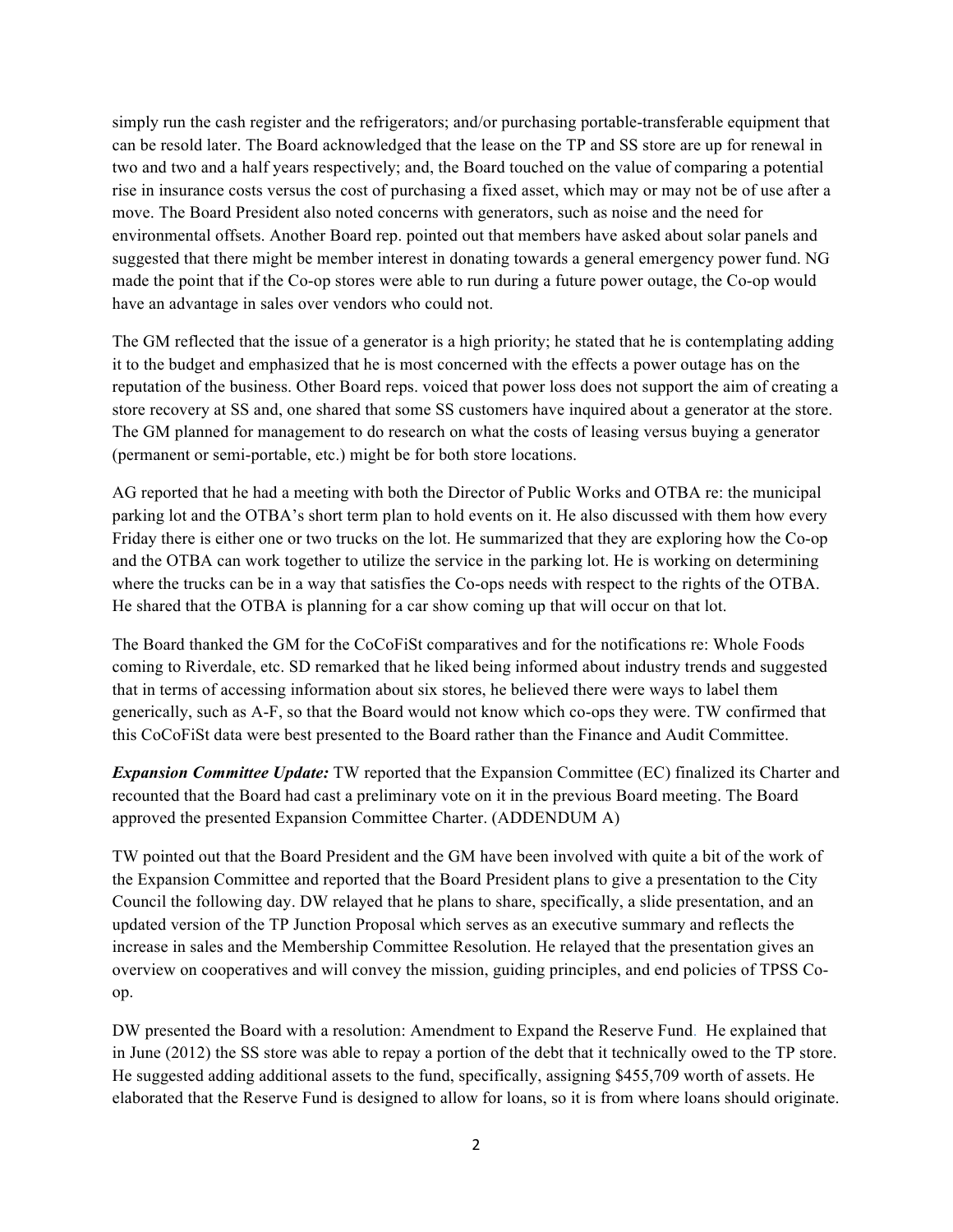He named the current debts and loans to the Co-op that could be assigned to the Fund because they are monies for cooperative aims, including the \$20K development loan to the OTBA and the outstanding \$2500 loan to the Northampton Community Cooperative, Inc. He pointed out that the Co-op expects these loans/debts to mature within the next few years and described moving the outstanding debt and \$200K in cash from SS to the Reserve Fund. He noted that this would not impair the operating fund or the operations of the SS store because the SS store has enough cash and inventory. Furthermore, he stated that he would like to make the debt to the TP store a real one and the SS store could regard it as the last \$200K.

DW highlighted the benefits of this amendment: it allows the City Council to hear that the Co-op has a million dollar capital reserve fund; it takes debt off the TP balance sheet; and for the time-being, it shields the Co-op from transferring profit into patronage rebates.

Board members expressed interest in the idea yet also wondered about the following: whether it might give the appearance that the Co-op is able to handle any expansion obstacles entirely independently and/or also attract competitors to the lot. TW noted that the Expansion Committee has not yet discussed the issue of making community loans or other loans. She preferred to reflect to the City Council the actual cash position. ET shared that she would like to hear the Finance Committee's (FAC) opinion on the proposed resolution. She also gave overall feedback that the Co-op may not want to make further loans at this juncture. SD relayed that he was not ready to pass the resolution and suggested that it be remanded to the FAC to be revisited at the September Board meeting.

The GM believed that, for the time being, the Co-op should present \$500K in the Reserve Fund and noted that this will be just the first meeting with the City Council.

The Board President reminded Board reps. that the Co-op needs to acquire seven million dollars in the Reserve Fund and urged them to think about how this will occur.

*Finance and Audit (FAC) Report:* TW conveyed that as shown in the June FAC minutes, the FAC noted some questions and areas where the Financial Conditions (FC) report was unclear; the FAC also discussed things that could be provided in the FC report. She shared that the FAC asked that the Financial Conditions Policy be amended to include the inventory turnover and the formulas for the return-on-assets and return-on-equity. The Board approved the Financial Conditions Report.

TW also confirmed that the accrual method is not currently being used for payroll; however, she explained, a FAC member and the Finance Manager discussed a method to implement it. The Board President clarified that the accrual process takes time; and so, it will likely be approximately two years before the Co-op will get reliable comparative data from it.

TW reported that the firm Chawla and Chawla responded to the Finance Manager with a higher quote then before and revealed that they would be subcontracting out the work of the audit if they performed the job. The Board President raised the question of who, then, would issue an opinion if the Co-op went ahead and contracted with Chalwa and Chalwa.

The Board recounted several issues re: electing to use the firm Chawla and Chawla and choosing to have a full audit this year: a direct consequence of needing an audit that went back three years. The Board President stated his preference to obtain accurate information (accurate numbers); so, he suggested that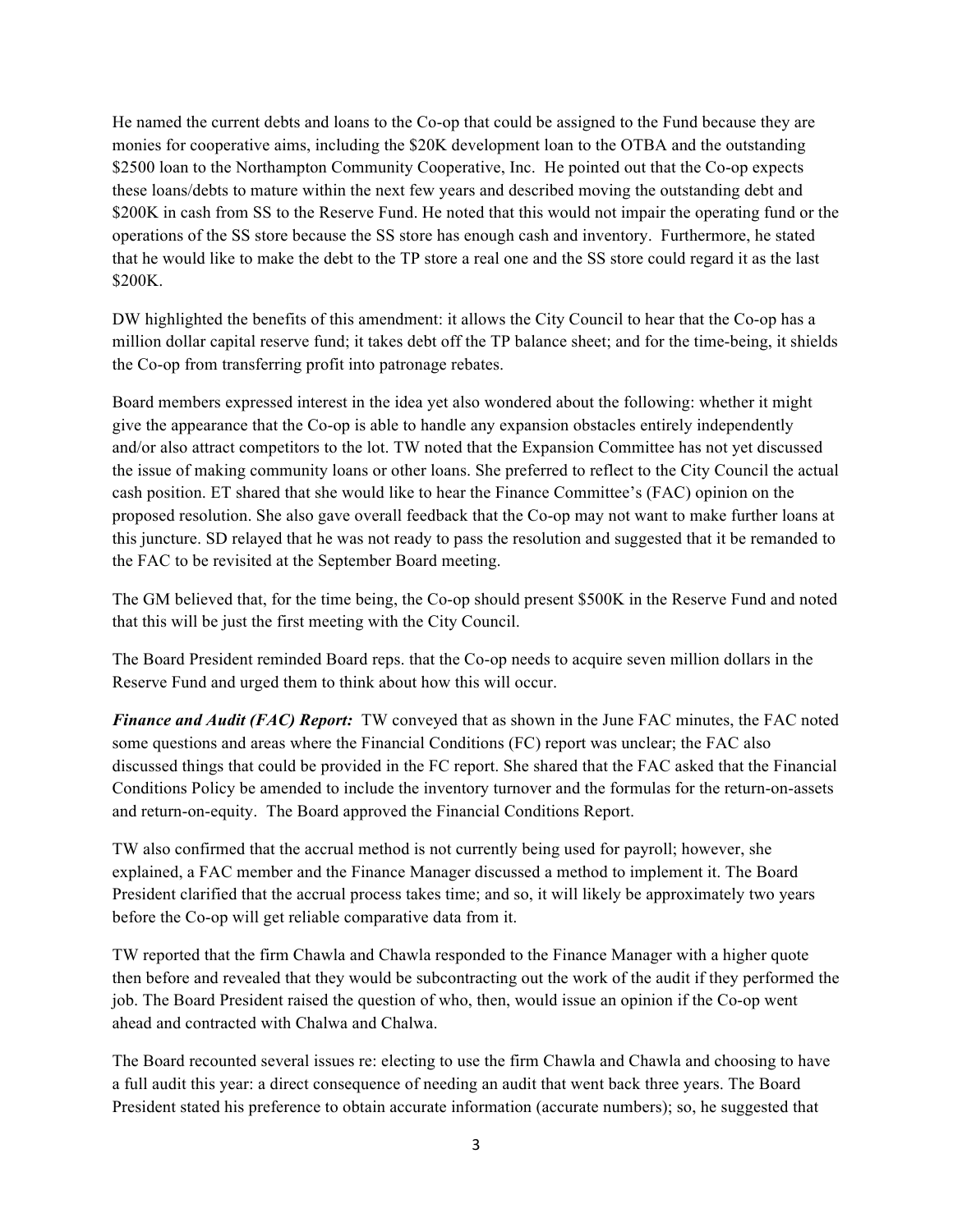the Co-op issue an annual report that states that the included numbers are unaudited and then later issue a new annual report. KF voiced support of this approach.

The Board also discussed finding a new auditor now, but was reminded that management had considered the timelines in conjunction with the RFP schedule and determined a late change in vendor to be unrealistic. The Board President remarked that he had seen a lapse in adherence to Board procedure that has led to a distortion of the governance process. Furthermore, he explained that the Board did not *only* engage with the GM on this issue and pointed out that the GM was not made aware of communications between Board and operations, in this instance.

SD weighed the fact that if the Co-op does not complete a full audit this year it will have to pay for a forensic audit the next, which will increase the overall cost. So he surmised that the Co-op should plan to have three years of auditing, and suggested that all the work be completed under one contract. DW noted the advice of Bruce Mayer, a presenter from CCMA, and advocated that the Co-op seek a new vendor now to start the audit's first year and, thus, incur some economies of scale.

The Board discussed whether, at this point, operations could seek a new RFP; the GM noted all the required preparation. Feedback was given that the Board and/or FAC could not undertake the task either. Plans of action were delineated: having only an auditor's review this year and in the spring of 2013, or putting out a bid for a full audit that looks back one year; a final option was seeking a new auditor immediately. The Board President motioned for TPSS to obtain proposals indicating price and time availability from two independent accounting firms for both a full audit and an independent review.TW confirmed that as Board Treasurer she had wanted the full Board's input and direction on this decision.

*Open Member Forum:* SM presented a membership opportunity and petition with the group *Truth in Labeling Coalition*; she described their current campaign to require the labeling of genetically engineered food within the U.S. and their membership rates. The Board discussed the potential of a Co-op chip jar for this organization. The GM agreed to consider what other cooperatives are donating to *Truth in Labeling Coalition*. MH remarked that there are many causes he would be interested in seeing the Co-op donate too as well and talked about the aim of scholarships for education on cooperatives.

NG pointed out the inaccurate inclusion of a vote by him in a May 2012 Board vote, which was reflected in the May 2012 Open Session minutes. The Board approved a change to those minutes to reflect his noninvolvement with that vote.

*Nominations Committee update:* MR urged Board reps. to do what they could to encourage people to run for the Co-op's Board and, she reminded everyone that people can apply for Board candidacy through the wiki. She also suggested that candidates should, first, come to a committee meeting and board meeting before running. MR stated that she will send the GM the nominations tasks list that are at the operational level, including adding the October 27 Membership meeting to the nominations file.

*Membership Committee Update:* SD reported that the Membership Committee is limited in members right now. He shared that he attended the very end of the Food Advisory Committee group meeting and asked them if they would be willing to have a joint meeting with the Membership Committee; the Food Advisory Committee agreed and the joint meeting is tentatively scheduled. SD remarked that the advisory groups are important and will not happen unless they are tasked to a staff member. He relayed that the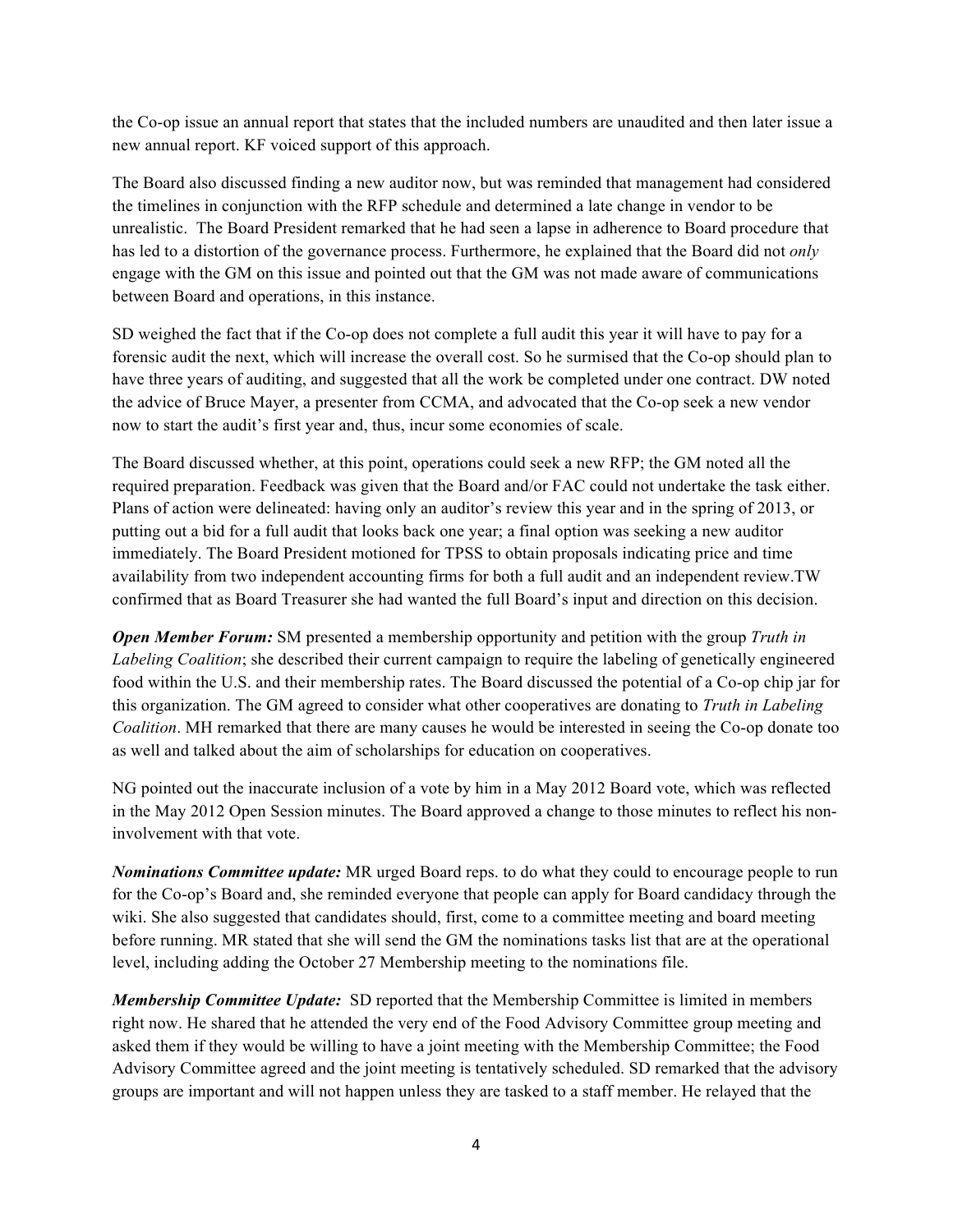advisory groups at SS and TP are nearly nonexistent, which is a particular problem for the SS store, in his opinion. He conveyed his concern that this should be a strategic goal of the Co-op; for, otherwise, the advisory groups will atrophy. SD confirmed that the Membership meeting will be held on Oct.  $27<sup>th</sup>$  from 2-4pm at Historic Takoma, 7328 Carroll Avenue.

*Contract/Capitalization information:* SD presented a proposed membership policy: Member Installment Policy (MC-8). He explained that this proposal adds \$20 in cost in fees and conveyed optimism that it will accomplish its stated purposes, including an increase in both overall and low-income level memberownership. The Board President shared a suggested amendment to the last clause so that the proposed policy would be in agreement with the current bylaws (ADDENDUM C). The GM agreed to give an update on the effects of the newly approved policy (MC-8) after a period of implementation.

#### *Events Review:*

*CCMA*: TW described a useful ends monitoring training with a presenter from the Common Market at CCMA; she noted that she sent the presentation to Co-op management and will also send it to the Board**.** SD shared that he sent all his notes on CCMA to the Board. He highlighted the open book management workshop, which he believed had direction and suggestions that the Co-op should evaluate. He encouraged the GM to follow up with them directly; MH noted Z-train as the consulting group for this. DW commented that Peg Nolan would be a contact for this.

*MAFCA:* TPSS will be hosting the MAFCA Conference in October.

*Board Meeting Attendance:* (added agenda item) DW cited by-law 6.2.L.1, which addresses the absences of Board reps. in excess of four meetings without prior written notice and how a Board rep. can then be removed by consensus or by a majority vote of the Board. The Board noted the absences of MB and approved his removal as a representative of the Board. ET suggested appointing Dan Robinson to the Coop's Board; DW suggested that ET invite him to the next meeting.

*Budget:* AG shared the draft budget for review to be accepted in September.

#### *Future agenda items:*

• Strategic conversation with the GM re: indicators Meeting adjourned 8:45pm

| Term 2012: |        |        |        |        |        |        |                                          |        |
|------------|--------|--------|--------|--------|--------|--------|------------------------------------------|--------|
| Rep.       | Dec.   |        |        |        |        |        | <u>Jan. Feb. Mar. Apr. May June July</u> |        |
| Burne      |        | *      | *      |        | *      | ∗      |                                          |        |
| Dubb       | ∗      | $\ast$ | $\ast$ | $\ast$ | $\ast$ |        | *                                        | *      |
| Firestone  | ∗      | $\ast$ | $\ast$ | $\ast$ | $\ast$ | $\ast$ |                                          | $\ast$ |
| Graves     | $\ast$ | $\ast$ |        | $\ast$ | $\ast$ | $\ast$ |                                          | $\ast$ |
| Hersh      | *      | $\ast$ | ∗      | $\ast$ | $\ast$ | $\ast$ | *                                        | $\ast$ |
| Rooker     | ∗      | $\ast$ | $\ast$ | $\ast$ | $\ast$ | $\ast$ |                                          | ∗      |
| Townsend   | $\ast$ | $\ast$ | $\ast$ | $\ast$ | *      | $\ast$ | $\ast$                                   | $\ast$ |
| Walker     | *      | $\ast$ | $\ast$ | $\ast$ | *      | $\ast$ | $\ast$                                   | *      |
| Whorton    | ∗      | *      | $\ast$ |        | *      | *      | $\ast$                                   | *      |

#### BOARD ATTENDANCE TALLY: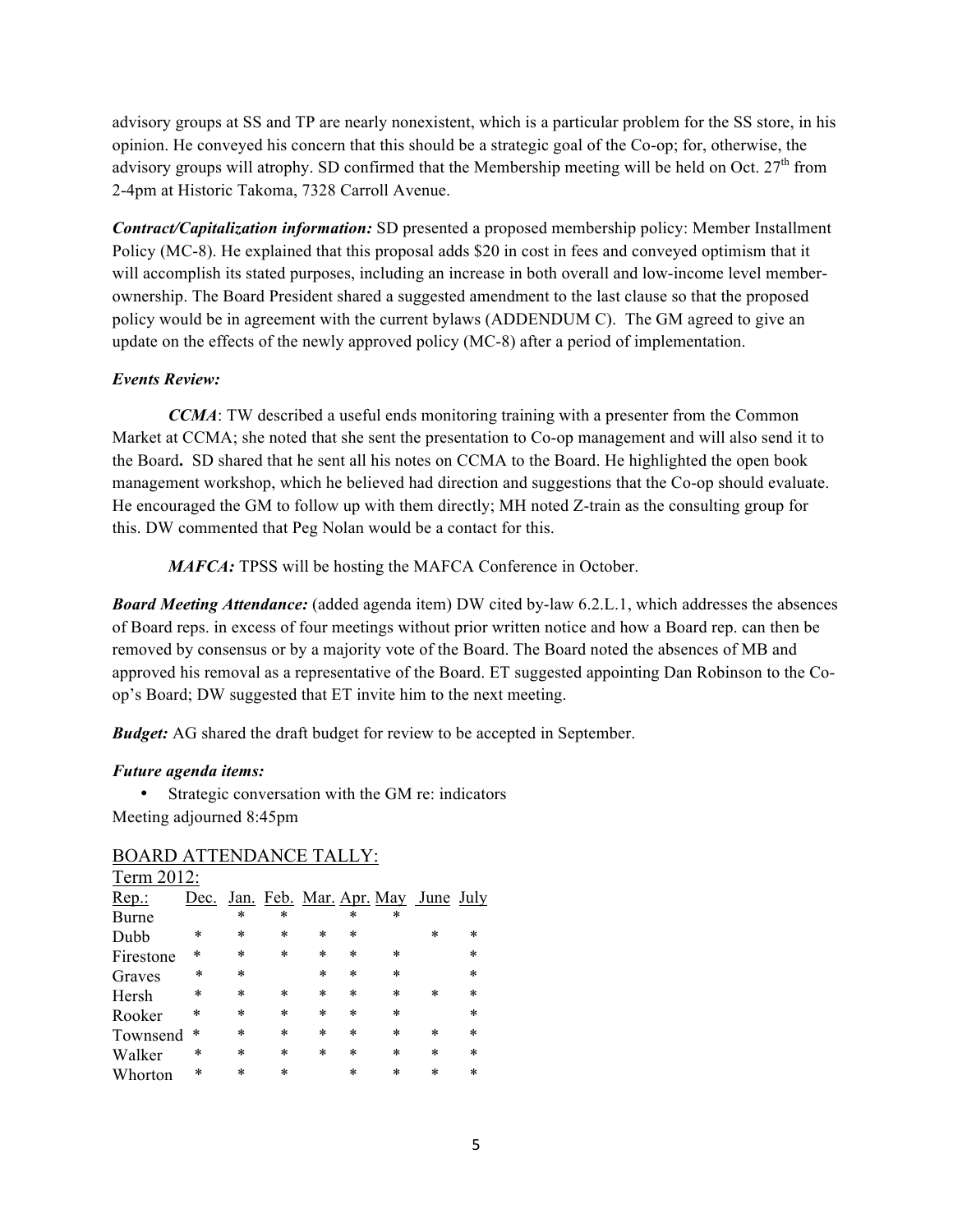# ADDENDUM A: **TPSS Board Resolution: Expansion Committee Charter**

# *Revision* **(June 2012)**

### *Purpose*

The purpose of this Board Resolution is to create a board-chartered committee, in accordance with Bylaw 7.2 and Board Policy G7. This committee is to be known as the Expansion Committee, which is chartered to provide oversight to the Takoma Junction Expansion Project and report to the Board on progress.

# **Committee role and responsibilities:**

- The Expansion Committee is chartered to serve as the steering committee and clearinghouse for information regarding activities related to the Takoma Junction Expansion Project.
- The Expansion Committee shall cooperate with management and other Board-chartered committees to implement Board policies and achieve approved goals or objectives of the Takoma Junction Expansion Project.
- The Expansion Committee shall meet regularly to provide oversight to the Takoma Junction Expansion Project.
- The Expansion Committee has no authority to spend or authorize spending from the Expansion Reserve Fund , except as explicitly defined by the Board. The Committee must bring spending recommendations before the Board for approval.
- The Committee should recruit Expansion Committee members to provide competent professional skill and expertise, representing diverse perspectives and stakeholders. Committee members should be capable of contributing professional experience in one or more of the following areas: business, finance, strategy, retailing, real estate, legal, marketing or research, nutrition or healthy living, architecture or design, environmental systems or engineering, construction or project management, grants or external funding, training or education, quality systems, cooperation, communications, community involvement, governmental liaison, or other specialized fields.
- The Expansion Committee shall report regularly to the Board regarding plans, activities, and the status of the Project. The Committee should provide advice, data and recommendations to the Board as needed.
- *Insert reference to Board delegation to the GM?*

# **Committee Rules and Procedures:**

- 1. Meetings of the Expansion Committee are open, except for discussion of personnel, contract negotiations, real estate, legal and financial topics, which are prudent to remain confidential.
- 2. The Expansion Committee will make decisions though majority vote of its members.
- 3. Prospective Committee members should submit an application to the Committee Chair to join the committee. The application should include:
	- a. a resume or CV
	- b. a signed confidentiality agreement.
	- c. a signed commitment that they have read and support the purpose of the Expansion Committee Charter.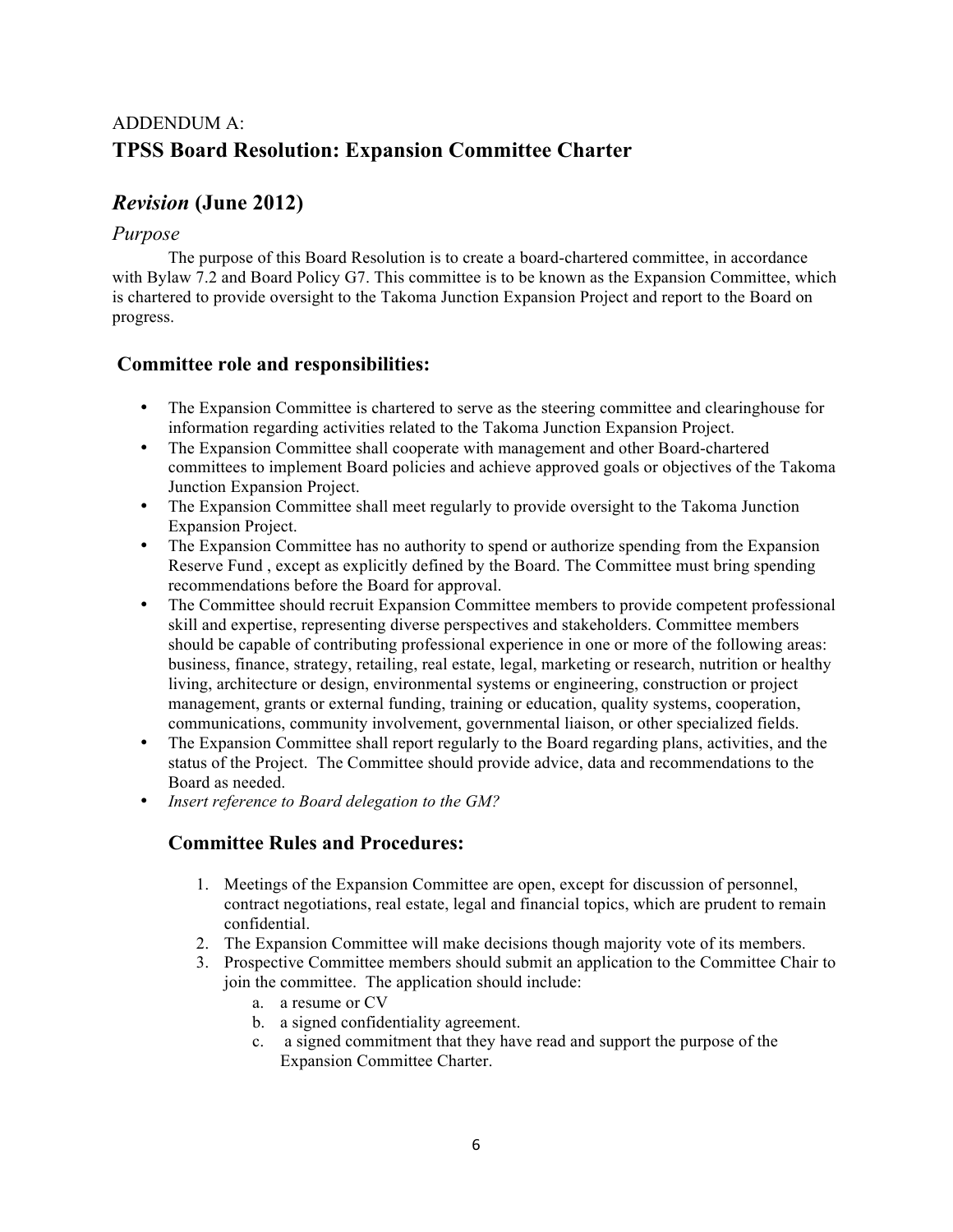4. The Expansion Committee should keep and approve minutes of meetings and archive them on the Expansion wiki. Minutes of confidential meetings are to be available only to persons approved by the Board, who have signed an appropriate confidentiality agreement.

The TPSS Co-op Board of Representatives voted in support of this Committee Resolution REVISION on \_\_\_\_\_\_\_\_\_\_\_\_\_\_\_\_\_\_\_\_.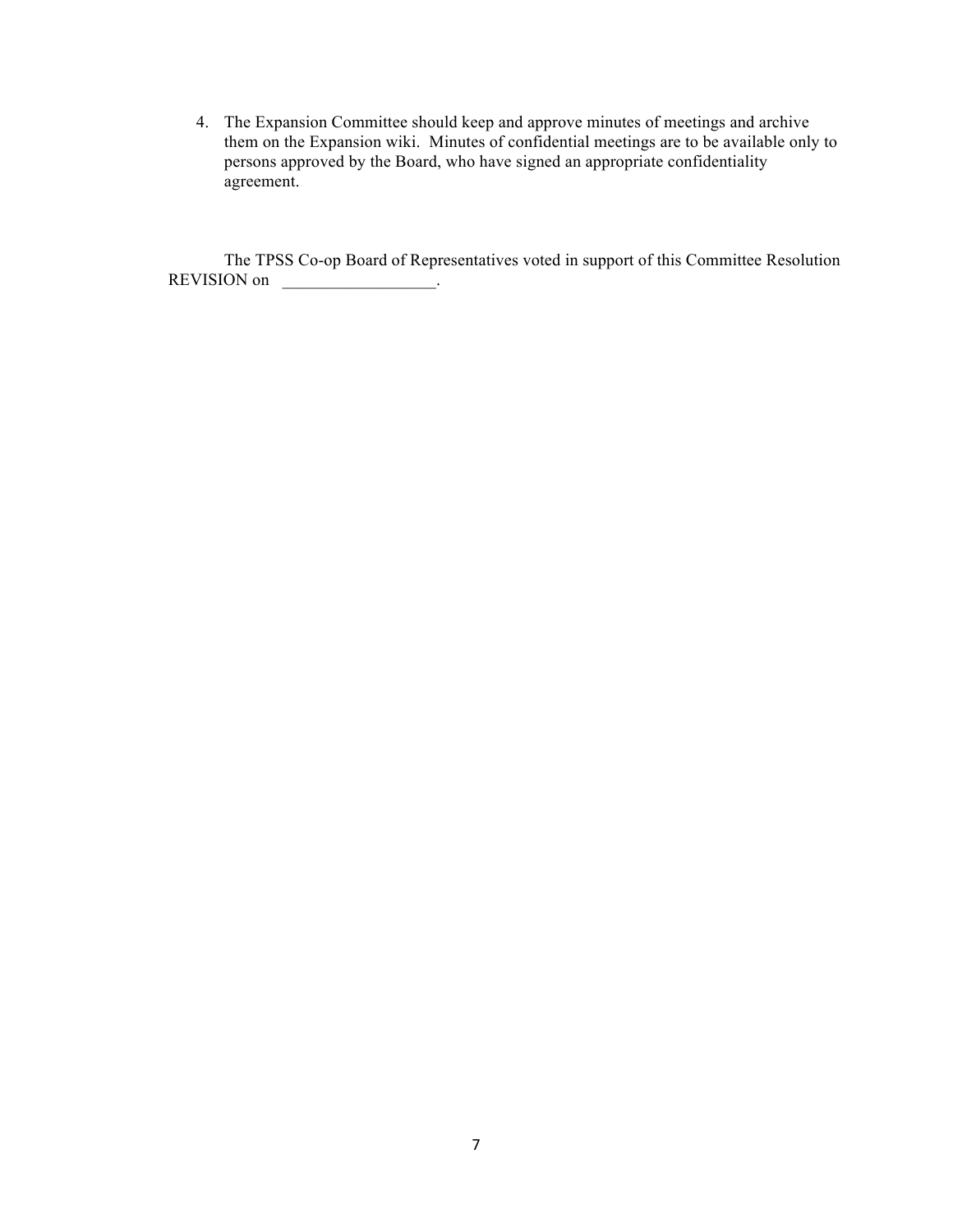#### ADDENDUM B:

# **GENERAL MANAGER MONITORING REPORT Board Policy: L4 Financial Conditions Period Covered: July 1, 2011-March 31, 2012**

Producing a monitoring report of the TPSS Financial Conditions Policy provides us with an excellent opportunity to not only report on whether or not we are in compliance with each segment of the policy, but also to analyze the policy itself. Instead of merely stating status of compliance and GM interpretation of each sentence, I will be including an analysis of how well TPSS is implementing the policy, initiatives and progress, and problems to be addressed in the future. I will identify areas of ambiguity and suggest changes in places where I think we will be better served by either eliminating or editing the present policy. We should be paying particular attention to whether or not the reports are appropriate and useful to the GM and the Board. Reports that are not useful should either be abandoned or altered in such a way as to make them useful.

Let's begin with the stated purpose of this policy:

#### *Goals and Objectives*

The financial goal of the Co-op is to maintain and improve the Co-op's financial standing, preserve the business as a going concern and, where feasible, expand operations and service. The key strategic objective is to serve and expand the Co-op membership. The strategic financial objectives are profitable operations and growing revenues. The strategic market objective is to serve the membership and community through fair trading at market prices.

#### *Scope*

These financial policies shall apply to the Co-op as a whole and to each of its stores (operating businesses) individually, unless explicitly defined otherwise in a specific policy.

#### *Monitoring*

Deviation or non-compliance by any operating business, entity or location, or the Co-op as a whole, from any financial policy shall be reported to the board on a monthly basis. A report on budgetary compliance and variance shall be reported to the board on a quarterly basis. When appropriate, the board will be notified as specified in policy directives.

#### **REPORTS REQUIRED BY POLICY**

#### *Monthly*

- 1. TPSS Co-op Balance Sheet & Income Statement
- 2. Takoma Park Division Balance Sheet & Income Statement
- 3. Silver Spring Division Balance Sheet & Income Statement
- 4. Development Project Balance Sheet & Income Statement
- 5. Fiscal Year-to-Date Income Statements
- 6. Financial Indicators Report sales growth, current ratio, quick ratio, and debt-to equity ratio
- 7. Allocations Report
- 8. Aging-of-Accounts Payable Report
- 9. Member-capitalization Statistics Report

#### *Quarterly*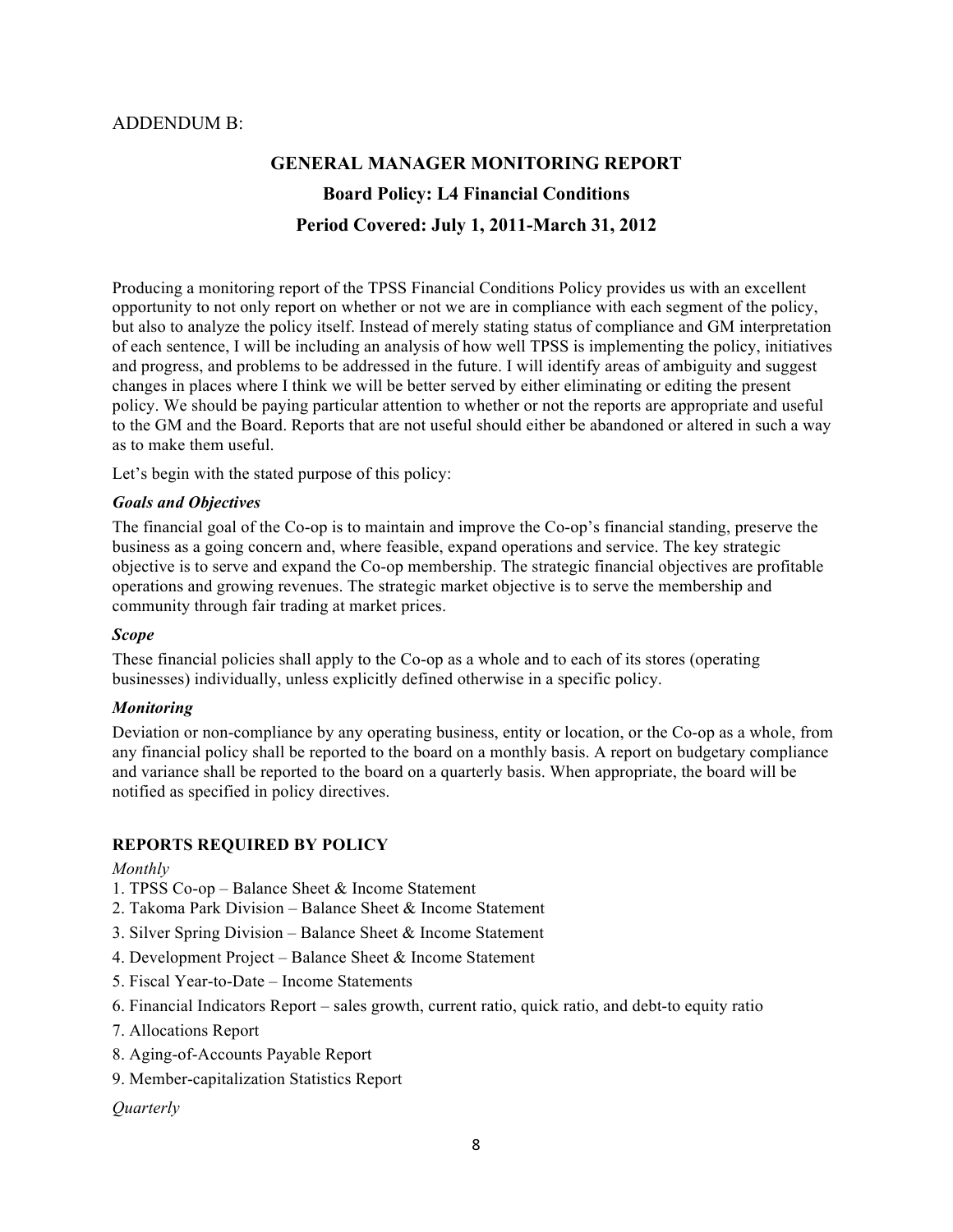- 10. TPSS Co-op Income Statement
- 11. Takoma Park Division Income Statement
- 12, Silver Spring Division Income Statement
- 13. Development Division Income Statement
- 14. Financial Indicators Report gross & net margins, inventory turnover, return-on-assets and return-onequity
- 15. Budget-variance Reports

#### *Annually*

- 16. Audit Report or Independent Accountant's Review report.
- 17. Inventory Audit Report

Beginning with the required monthly reports**:**

#### **TPSS Co-op combined balance sheet and income statement (1), TP balance sheet and income statement (2), and SS balance sheet and income statement (3)**

It is unclear from the wording of this policy whether the intent is to require that the reports be presented monthly or that they are limited to information for a one-month period. This ambiguity calls for interpretation. I interpret it to mean that the Board will receive this information monthly.

Based on my interpretation, we are in compliance. We provide income statements, by month to the Board for TP and SS, but not for the combined TPSS. However, we do provide on a monthly basis the required reports, on a year-to-date basis, for each of the three entities. We do not provide a balance sheet for TPSS, TP, or SS for the period of a month at a time. But we do provide them monthly on a year-to-date basis.

One line item we might want to address is where are discounts are being reported. Right now, they are reported as an expense on the income statement. By moving discounts to a line beneath sales and showing them as a reduction of sales, we might get a truer picture of our margins. We will make this change effective with the new fiscal year.

Another area that generated discussion around tax filing time is the reporting and treatment of Board stipends. Our Finance Manager has strongly urged that we eliminate all ambiguities and confusions concerning the stipends by issuing monthly checks rather than using gift certificates. (Under Maryland law, an entity such as ours cannot issue "gift cards", so we are indeed using "gift certificates". Again, under Maryland law, if these certificates have an expiration date at all, it must be at least four years from date of issue. I support the recommendation, which will make record-keeping cleaner, tax reporting by the Board members easier, and eliminate loading perpetual liabilities onto our balance sheets.

#### **(4) Development Project (Expansion Fund) – Balance Sheet & Income Statement**

Development data is reported in the combined balance sheet only, and this report is on a YTD period. We are in compliance with providing the Board with this information monthly, as interpreted above.

It should be noted that the entire amount of new member capitalization from the Takoma Park store is being reported to the Development Project statement, while new capitalization from Silver Spring is being reported to that store's operating account. The way this is being handled is based on the fact that historically capitalization from Takoma Park was going into the money market fund. When the fund was transferred to the Development Project, the established procedure continued. Historically, capitalization at Silver Spring has gone into that store's operating funds. Are new members, whose capitalization is going into Silver Spring operating funds, incurring higher risks to their investment than new members who sign up at Takoma Park, and whose capitalization is going into the expansion account? The Board may want to consider this question*.*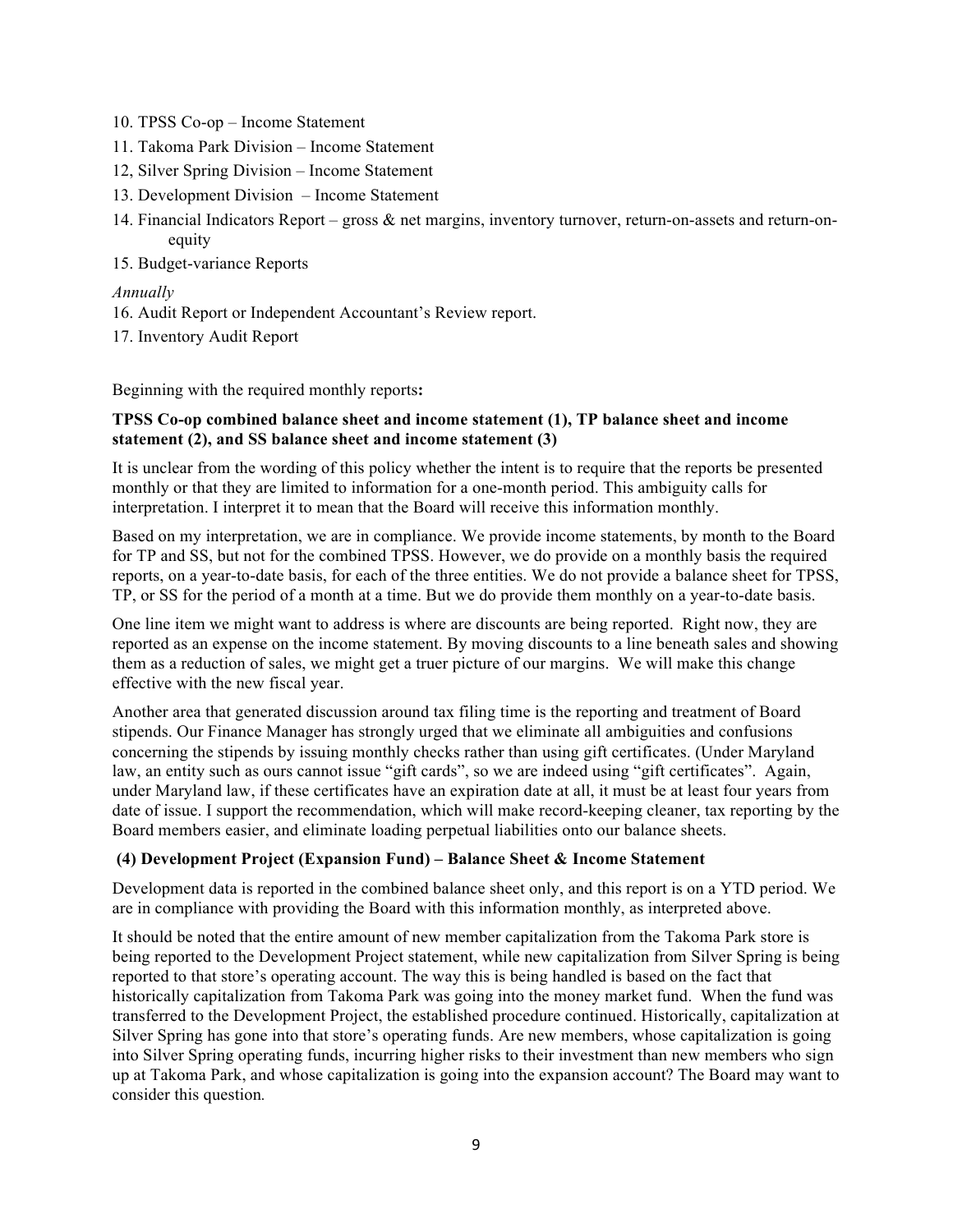Currently, the money in this account is not classified as anything other than reserve funds pending a documented decision from the Expansion Committee on how funds will be used.

#### **(5). Fiscal Year-to-Date – Income Statements**

We are in compliance with providing YTD income statements.

#### **6. Financial Indicators Report – sales growth, current ratio, quick ratio, and debt-to equity ratio**

We are in compliance with providing this information. See below for the latest numbers.

#### **7. Allocations Report**

Allocations are now being reported for most accounts identified as falling under the 70/30 split. There is at least one area in which allocations should be made, but this hasn't been done up to this point. For the ConnectYourCare expenses, it should be easy for the Human Resources Manager to provide Finance with a total amount of claims for TP and SS separately, without identifying individuals and violating HIPAA. Currently, all of these expenses are allocated to TP.

We will begin allocating ConnectYourCare expenses according to actual expenses by store with the new fiscal year.

#### **8. Aging-of-Accounts Payable Report**

This report is produced every month, and the Board has begun receiving it; we are in compliance. Does the Board find this information of use? Would they prefer to be alerted only to those accounts that are far overdue? I recommend that this report be removed from the list of required monthly reports.

#### **9. Member-capitalization Statistics Report**

We are compliant in providing monthly information on new members by store location and total membership. Would the Board like more information to be included, such as number of people who cancelled their membership?

#### *Quarterly*

- **10. TPSS Co-op Income Statement**
- **11. Takoma Park Division Income Statement**
- **12, Silver Spring Division Income Statement**
- **13. Development Division Income Statement**
- **14. Financial Indicators Report – gross & net margins, inventory turnover, return-on-assets and return-on-equity**

We are in compliance with all of these reports, except that we have not reported return-on-assets and return-on-equity to this point. Once again, is this something that the Board really needs to fulfill its fiduciary responsibilities? Or is this amount of detail best left to the FAC and accounting department?

#### **15. Budget-variance Reports.** We are in compliance.

#### *Annually*

**16. Audit Report or Independent Accountant's Review report.** We are in compliance.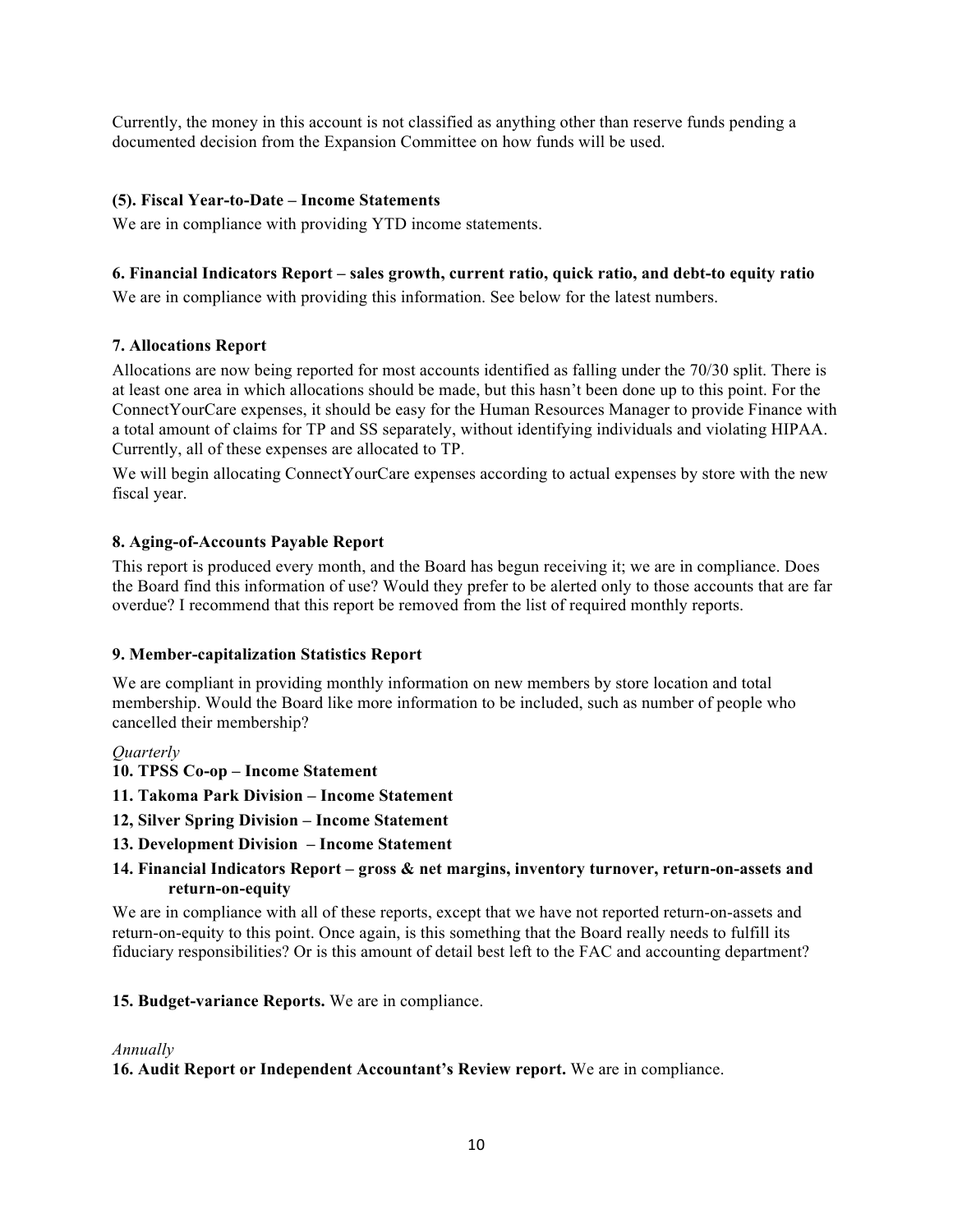**17. Inventory Audit Report –**Noncompliant**.** The Board decided to require an inventory audit report when management was counting products in-house. This was to be a checks-and-balances plan to ensure the accuracy of the count. Now that we are using an outside agency to perform the audits, I recommend that we no longer require an audit of their work.

#### **POLICY DIRECTIVES**

*Accounting Policy* The Co-op shall comply with generally accepted accounting principles (GAAP). The Co-op shall comply with applicable state and federal laws regarding financial reporting and other issues, such as regulations, permits, fees and taxes.

My interpretation is that TPSS should follow conservative and useful accounting methods. We are compliant with GAAP and comply with all state and federal laws. Our business license is current, and all taxes are paid on time, as is the fee for the use of the parking lot.

*Accrual Policy* The Co-op shall report financial statements on an accrual basis. In the case of significant, variable accruals, a reasonable method of estimation may be used.

We are not in compliance. We have not moved to complete financial statements based on the accrual method. For instance, our monthly reports show actual sales for the month, but the cost of wages is not accurately reported for a calendar month cycle since we run payroll every two weeks. Often, hours worked in the previous month are paid in the following month, and hours worked in that month are paid in the next. In order to get a full month, and only a full month, of wages, we need to make adjustments to the data. To move wages to an accrual basis would also require moving other personnel costs, such as PTO and payroll taxes, to the same basis.

This is an issue that has generated a great deal of discussion within the Finance Committee. We must weigh the value we would get out of changing our method of reporting against what it would take to get there and then decide whether it is a worthwhile project.

The main reason for adjusting how we do things would be to enable monthly labor costs vs sales analysis. In order to do this, we can get a report on sales by month. Then we have to run the usually two payroll reports and add and subtract as necessary to track with the calendar month. This is a time-consuming effort. Other solutions that have been suggested include adjusting our payroll so that it runs twice a month, on the  $15<sup>th</sup>$  and  $30<sup>th</sup>$  or  $31<sup>st</sup>$ , or using estimates.

Our Finance Manager has opposed making these adjustments each month for the following reasons:

- 1. The extra time it would take to make the entry, check, and revise the work.
- 2. The timing of the payroll report from ADP. The accrual cannot be posted until we receive the ADP journal entry, which is not ready for download until 2-5 days after payroll.
- 3. The average 2 payrolls/month are consistently within a few hundred dollars of each other. The net change per month is 2-3 days (# of days being reversed at the beginning and at the end of the month). The difference is immaterial.
- 4. The method we are using is within GAAP, and TPSS auditors throughout the years have acknowledged that our financials are on an accrual basis with the adjustment being made only once – at year end.
- 5. To reconcile at year-end what ADP counts and what we show, we would have to go back and reconstruct the records.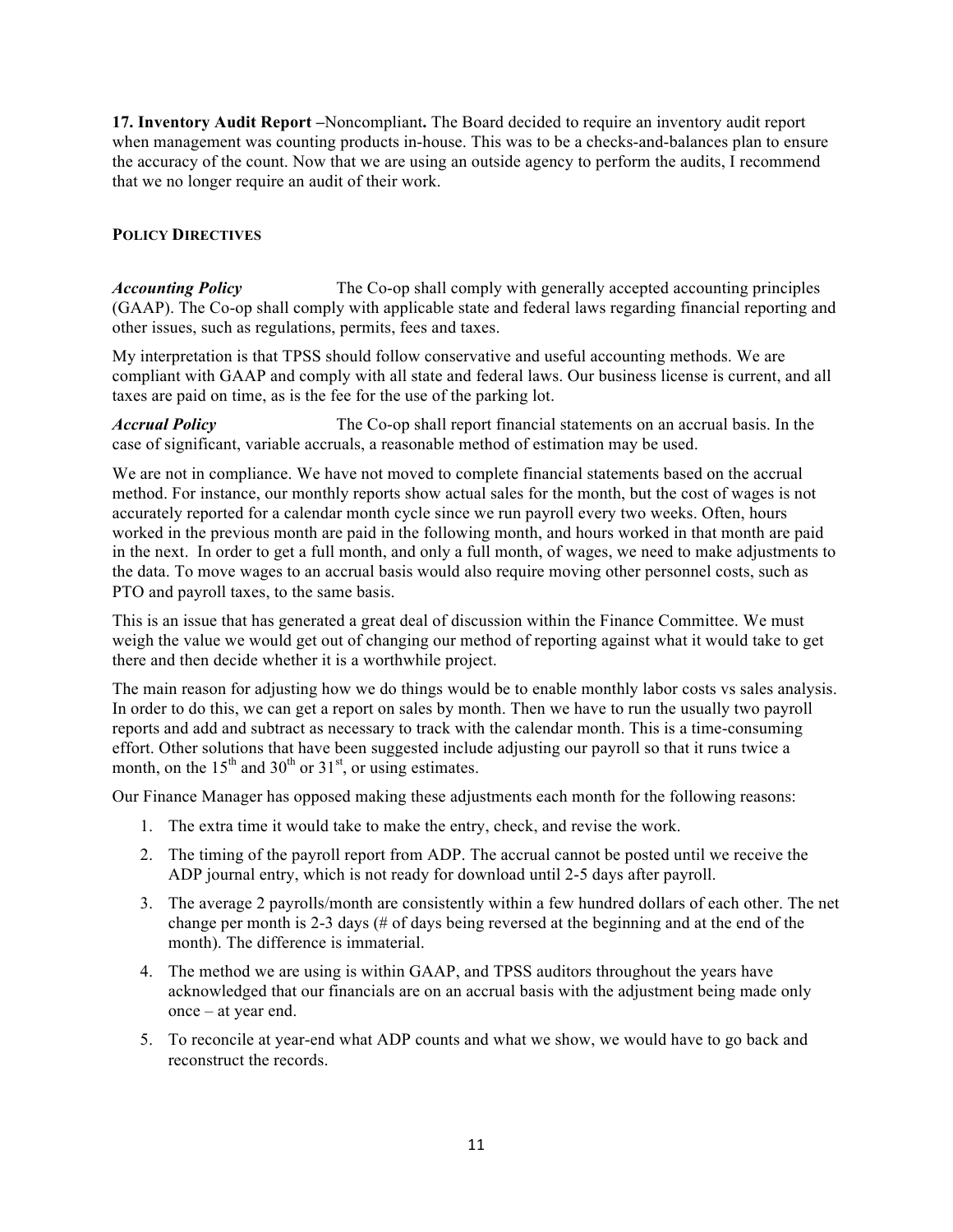In summary, what we would get out of adjusting the payroll numbers each month is not worth the time and effort that must be devoted to doing it. If the purpose of this policy is to provide the General Manager with information to use in evaluating sales/labor hours, it is not something I need. I can look at a twoweek period of sales that corresponds with a pay period to get a good idea of how we can doing in that area.

*Allocations Policy* Expenses not directly attributable to store operations are to be allocated between each store on the basis of an allocation ratio of 70% of such costs to the Takoma Park store and 30% to the Silver Spring store. The allocation ratio is approximately proportional to the relative contributions of revenues to the Co-op. The total expense allocated to each store shall be reported monthly.

(covered above)

*Inventory Policy* A physical count of inventory shall be done quarterly. The inventory value of goods-in-stock shall be defined as the sum for all items of the physical count times the wholesale cost of each item.

Category Wholesale Inventory Value =  $\sum$  (Item Number Counted × Item Wholesale Value)

Store Wholesale Inventory Value =  $\sum$  Category Wholesale Inventory Values

The quarterly physical count is used to calculate an overall cost of goods sold, stated as a percentage of revenues for the quarter. For each of the two following months, this cost-of-goods-sold ratio may be used to make an adjustment on the income statement to provide an estimation of cost of goods sold during those months when a physical count of inventory is not available. An audit of inventory shall be performed annually by an external auditor.

This policy gives the GM the latitude to choose between two methods to use for cost of goods sold between actual inventory counts. However, as we correct the errors in the Catapult system, I would prefer to rely on that data rather than plugging estimates into the financial statements.

*Budget-compliance Policy* Submission and acceptance of a budget constitutes a policy directive and budgetary compliance is expected. An analysis of the causes of budget variance and noncompliance shall be performed quarterly, which may include recommendations for amending the budget or plans to come into compliance with the budget.

For the first time, a budget was developed for TPSS based on projections from each department. Department heads and managers formulated projections for sales, COGs, and expenses. This method has the objective to place accountability and ownership of performance onto the respective departments. During the fiscal year, the intent is for departments to pay attention to and understand how what they do impacts their department's performance.

We are in compliance and submitted a complete budget at the start of the fiscal year. On a quarterly basis, we present to the Board a report showing the budgeted income and expenses vs. actual income and expenses. The Takoma Park store is remarkably on target in most areas. The areas in which we are not in line with the budget are excellent areas for this to happen, as they reflect that we are exceeding projections. As of March 31, the store is has out-performed the budgeted net income bottom line by 1000%!

The Silver Spring store is not in alignment with budget projections. Through the end of March, the store's net income (loss) is five times the budgeted deficit for the year.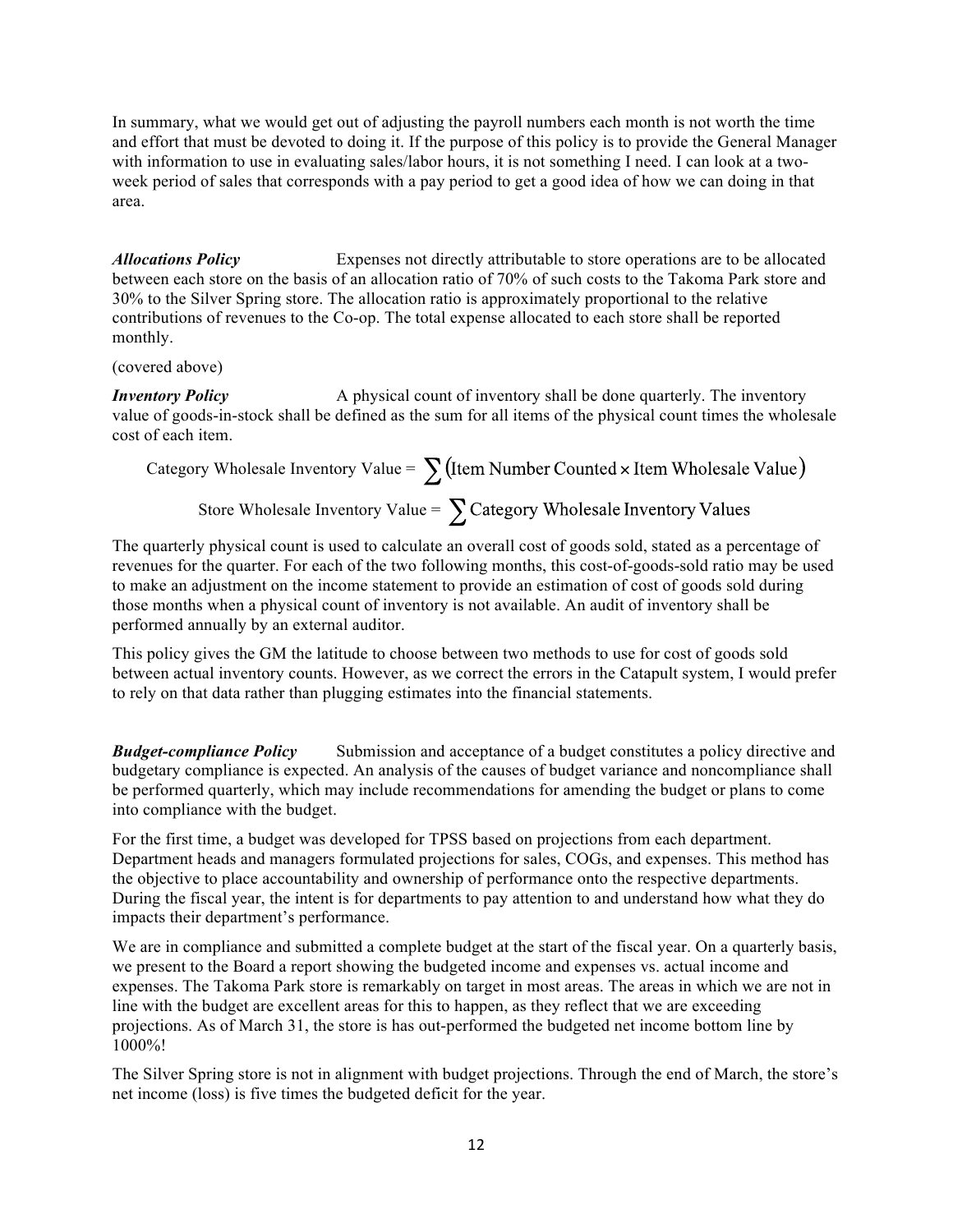We have not done a detailed quarterly analysis of budget variance and will do so going forward.

#### *Expenditure Policy*

*Policy Limit* Co-op management may not make an unbudgeted expenditure, or series of expenditures, of more than \$10,000 for any coherent operational or strategic purpose without specific board authorization.

We are in budget compliance. This policy is ambiguous as to whether shifting unspent budgeted funds to different areas requires authorization*.*

*Required Notification* Capital asset purchases may be authorized in an approved capital budget, or authorized specifically by board decision. Alert the board if unbudgeted or unauthorized purchases of capital assets total more than \$20,000 for the previous twelve months.

We are in compliance. There have been no expenditures that exceeded the limits without Board notification. Total value of capital assets last year was \$1,066,000. The total this year is \$1,063,000.

*Debt Policy* Co-op management may regulate ordinary trade liabilities, but may not incur other debt, or any debt with a maturity of more than sixty days, without specific board authorization. Payroll, taxes and trade-payables shall be paid in a timely manner. Borrowing, as authorized, from capital reserve funds is exempt from this policy directive.

We are in compliance, as the GM has not incurred any debt. Payroll, taxes, and payables are paid in a timely manner**.** 

*Reserve-Fund Policy* Capital reserve funds may be used only for purposes as defined in the reserve-fund charter resolution. Borrowing from a reserve fund is permitted only if authorized by the reserve-fund charter resolution or other subsequent explicit board authorization.

We are in compliance, as we have not borrowed from the reserve funds. \$12,750 was spent for the marketing feasibility study recommended by the expansion committee and authorized by the board. We also loaned \$50,000 to Mariposa as authorized by the Board under Cooperative Principle 6-cooperation among cooperatives.

**Growth Policy** The Co-op shall maintain growing sales, compared to the same period in the previous year, except as specifically authorized by the board. The board shall be alerted on a monthly basis whenever the rate of growth in sales over same month of the previous year is less than the rate of consumer-price inflation, as measured by the overall Consumer Price Index (CPI-U ALL ITEMS, accessible at www.bls.gov/cpi). The board shall be alerted on a monthly basis whenever the rate of growth in sales is negative, compared to the same period in the previous year.

| Policy Limit          | Sales must be greater than comparable period of the previous year.           |
|-----------------------|------------------------------------------------------------------------------|
| Required Notification | A lert the board if sales growth rate over the same month of the previous    |
|                       | year is less than the Consumer Price Index.                                  |
| Required Notification | A lert the board if the rate of growth in sales is negative, compared to the |
|                       | same month of the previous year.                                             |

We are in compliance. The reported CPI is 3.2 %.

TPSS as a whole is in compliance. Sales at both stores increased over the same period last year. Takoma Park sales increased 6.46%, and Silver Spring sales increased 2.51%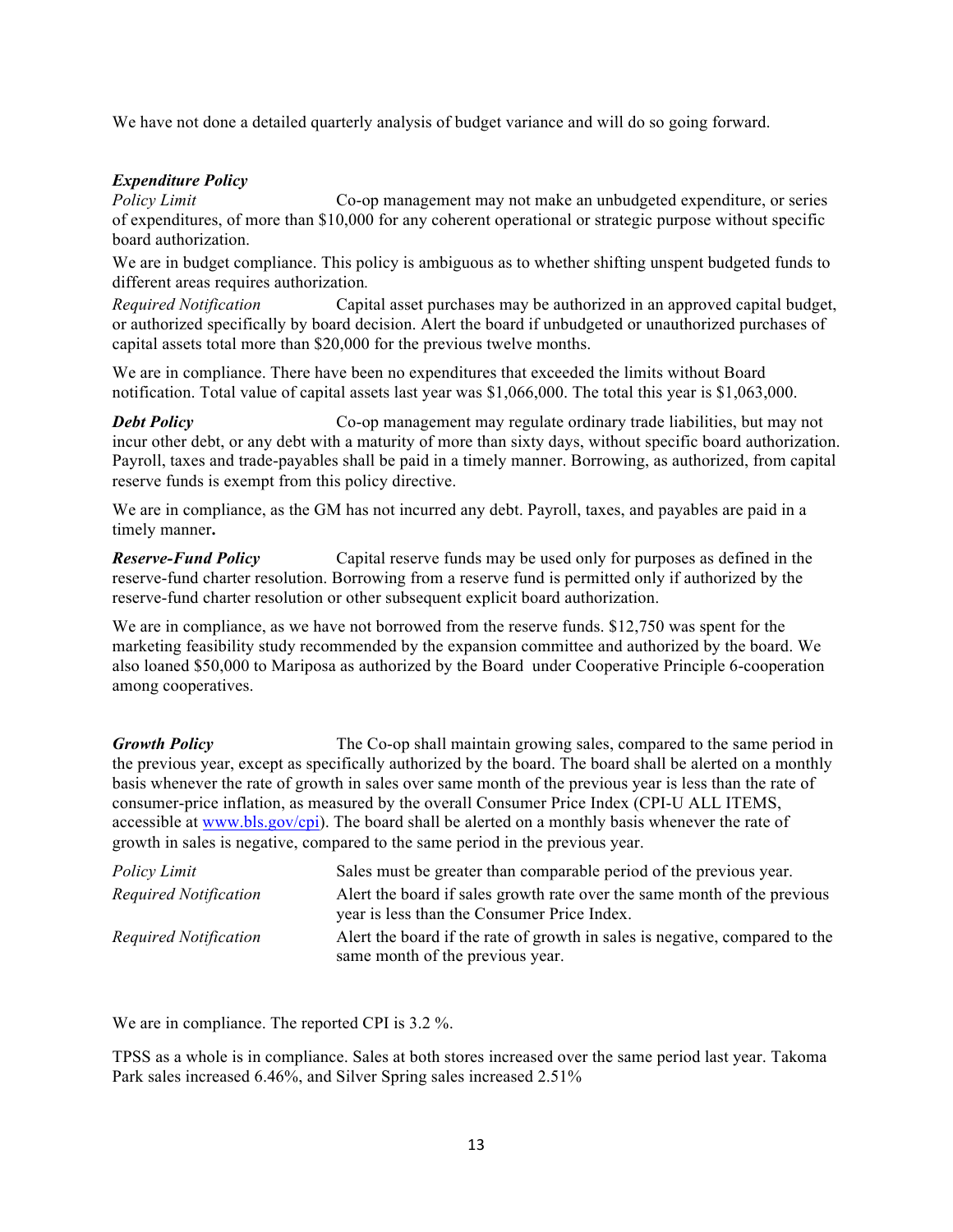*Liquidity Policy* Liquidity can be measured using the Current Ratio. A more-stringent measurement of liquidity is provided by the Quick Ratio.

|                       | <b>Current Assets</b><br>$Current Ratio =$                        |
|-----------------------|-------------------------------------------------------------------|
|                       | Current Liabilites                                                |
| Policy Limit          | The Co-op shall maintain a Current Ratio greater than 2.          |
| Required Notification | A lert the board quarterly if the Current Ratio is less than 2.5. |

We are in compliance of the policy limit. As of the March financials, the Takoma Park store's current ratio is 3.18, well above notification limit. The Silver Spring store's current ratio is 1.01 if the amount owed to Takoma Park is not taken into account. Silver Spring's ratio is below what is required for Board notification and the policy limit. TPSS combined ratio is 2.42, so the total entity is above the policy limit but requires Board notification.

**Quick Ratio** =  $\frac{\text{Cash} + \text{Accounts Receiverable}}{\text{Current Liabilities}}$ *Policy Limit* The Co-op shall maintain a Quick Ratio greater than 1. *Required Notification* Alert the board quarterly if the Quick Ratio is less than 1.7.

We are in compliance with the policy limit. Takoma Park's quick ratio is 2.12. Silver Spring's is .68. Takoma Park is well above the policy limit, while Silver Spring is well below. The combined TPSS quick ratio is 1.32. This is within Board policy but does require Board alert.

| <b>Solvency Policy</b> | Solvency can be measured using the Debt-to-Equity ratio                    |  |  |  |  |
|------------------------|----------------------------------------------------------------------------|--|--|--|--|
|                        | <b>Total Liabilites</b><br>Debt-to-Equity Ratio $=$<br><b>Total Equity</b> |  |  |  |  |
| <i>Policy Limit</i>    | The Co-op shall maintain a Debt-to-Equity ratio less than 0.5.             |  |  |  |  |
| Required Notification  | A lert the board quarterly if the Debt-to-Equity is greater than 0.4.      |  |  |  |  |

We are in compliance with the policy limit. Takoma Park's Debt-to-Equity ratio is .3, well below the policy limit. Silver Spring's ratio is an alarming 4.54. The overall TPSS debt-to-equity ratio is .48. This is within the policy limit, but it does require Board notification.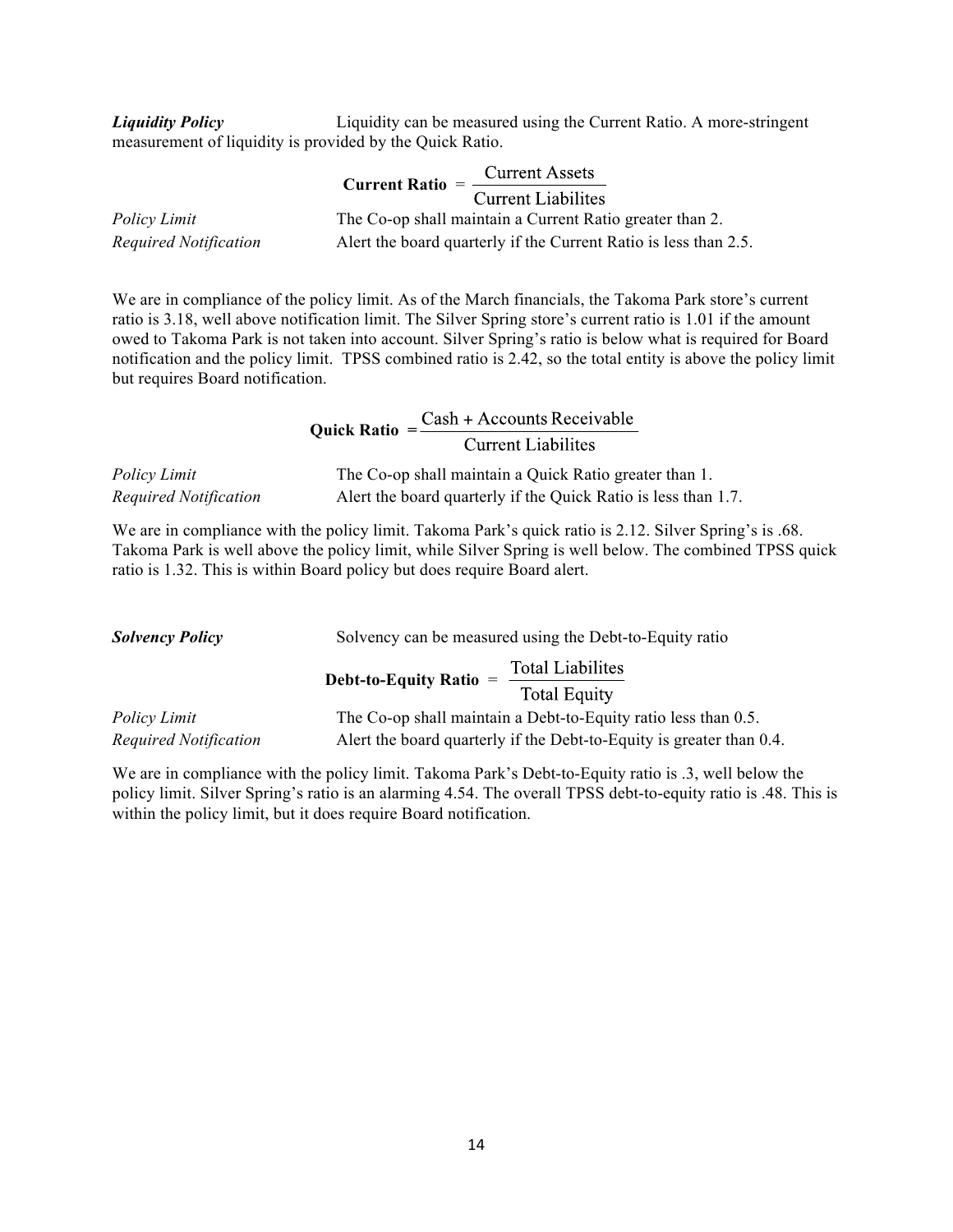### APPENDIX C: **Member Installment Policy (MC-8)**

### **Purposes**

- To increase the number of member-owners and capitalization of TPSS Co-op;
- To increase the percentage of overall sales to member-owners;
- To encourage member-ownership by people with limited incomes so that the Co-op better satisfies our end statement to be "inclusive and accessible to the whole community"; and
- To meet the bylaw requirement in Bylaw 3.1(D) that: "The Board or its designee shall develop and implement a payment plan to enable persons who cannot afford to pay."

## **Procedure**

1) TPSS recognizes that some members may not have the cash available to pay for 100% of their capitalization at once and will strive to make ownership accessible to all.

2) TPSS shall offer at least one installment plan. It may choose to offer multiple plans. It may charge fees to cover the administrative costs of installment collection. Such fees shall not exceed 20 percent of the total cost of membership.

3) At least one installment plan shall offer the ability to pay membership in monthly installments. As long as the member capitalization level remains at \$100, this plan will charge \$10 a month over 12 months. The first, and fourth through twelfth months shall count toward member capitalization. The second and third month shall count as the administrative fee.

4) If payment is made by installment, TPSS shall require the incoming member-owner to sign a written agreement and/or promissory note whereby the new member-owner agrees to pay for a capital share over an established period of time.

5) TPSS Co-op management and staff may administer collection of installment payments as they see fit. This may include a monthly credit card fee, a monthly electronic funds transfer, or monthly collection of the fee at the cash register, among other options.

6) A member shall be "in good standing" and shall enjoy all rights and benefits of membership (including discounts), as set forth in Bylaws and Co-op Policy (e.g., MC-7), so long as the member is current in his/her payment of all installments.

7) If a member-owner fails to fully pay any installment of member capital when due, and the amount due is not paid in full within thirty (30) days after written notice is sent to the memberowner advising him/her of the nonpayment, then the member-owner's rights shall be suspended and the member-owner becomes subject to termination.